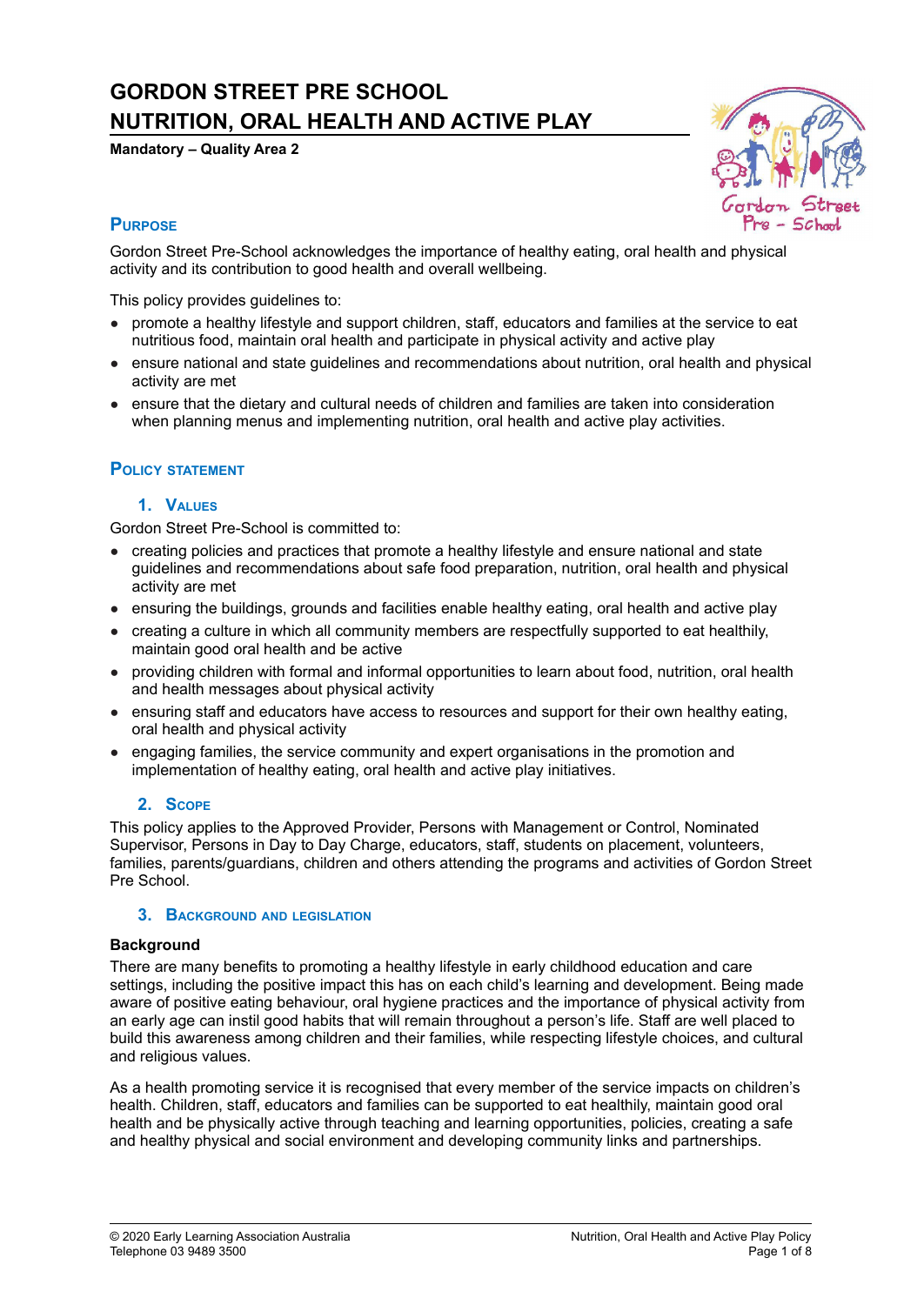#### Nutrition

The foods we eat provide our body with the nutrients we need to stay healthy. Good nutrition is the balanced eating of a variety of foods, and is especially important for children as they require a large amount of nutrients for growth and development. Research has shown that, when offered a variety of healthy foods, children can and do make good choices. It is also important to provide preschool children with a good foundation in healthy eating, as most children have formed lifelong eating habits before they reach school age.

#### Oral health

Tooth decay is Australia's most prevalent health problem despite being largely preventable. It is important to note that oral health promotion is complementary to promoting healthy eating.

Oral health behaviours have a major influence on children's health and wellbeing and a direct impact on their growth and development. Oral diseases can negatively affect individuals through pain, discomfort, general health and quality of life. Poor oral health can limit a child's capacity in biting, chewing, smiling, speaking, and psychosocial wellbeing. The main oral health condition experienced by children is tooth decay affecting over half of all Australian children, making it five times more prevalent than asthma.

# Active play

Active play (refer to *Definitions*) develops a strong and healthy body, builds motor and coordination skills, creates a sense of wellbeing and helps protect children from disease. Active play is about moving, being and doing.

A strong sense of health and wellbeing, supported by good nutrition, oral health and an active lifestyle, can provide children with confidence, energy and optimism that will contribute to their ability to concentrate, co-operate and learn (*Belonging, Being & Becoming – The Early Years Learning Framework for Australia*, – refer to *Sources*). Learning about healthy lifestyles, including nutrition, oral health and active play, links directly to Outcome 3 in both the *Early Years Learning Framework* and the *Victorian Early Years Learning and Development Framework* (refer to *Sources*).

The Australian Government has guidelines, recommendations and resources for healthy eating and physical activity in early childhood settings including the National Health and Medical Research Council's *Australian Dietary Guidelines* and *Infant Feeding Guidelines*, the *Get Up & Grow: Healthy Eating and Physical Activity for Early Childhood* resources and the *National Physical Activity Recommendations for Children 0-5 Years* (refer to *Sources*). Practical, healthy eating advice is also available to early childhood services and schools via a telephone advice line: the Victorian Healthy Eating Advisory Service (Healthy Eating Advisory Service – refer to *Sources*), run by Nutrition Australia. Early childhood education and care services can also register and implement the *Achievement Program* (refer to *Sources*). This program is designed to create safe, healthy and friendly environments for children, staff educators and families, by promoting physical, mental and social health and wellbeing.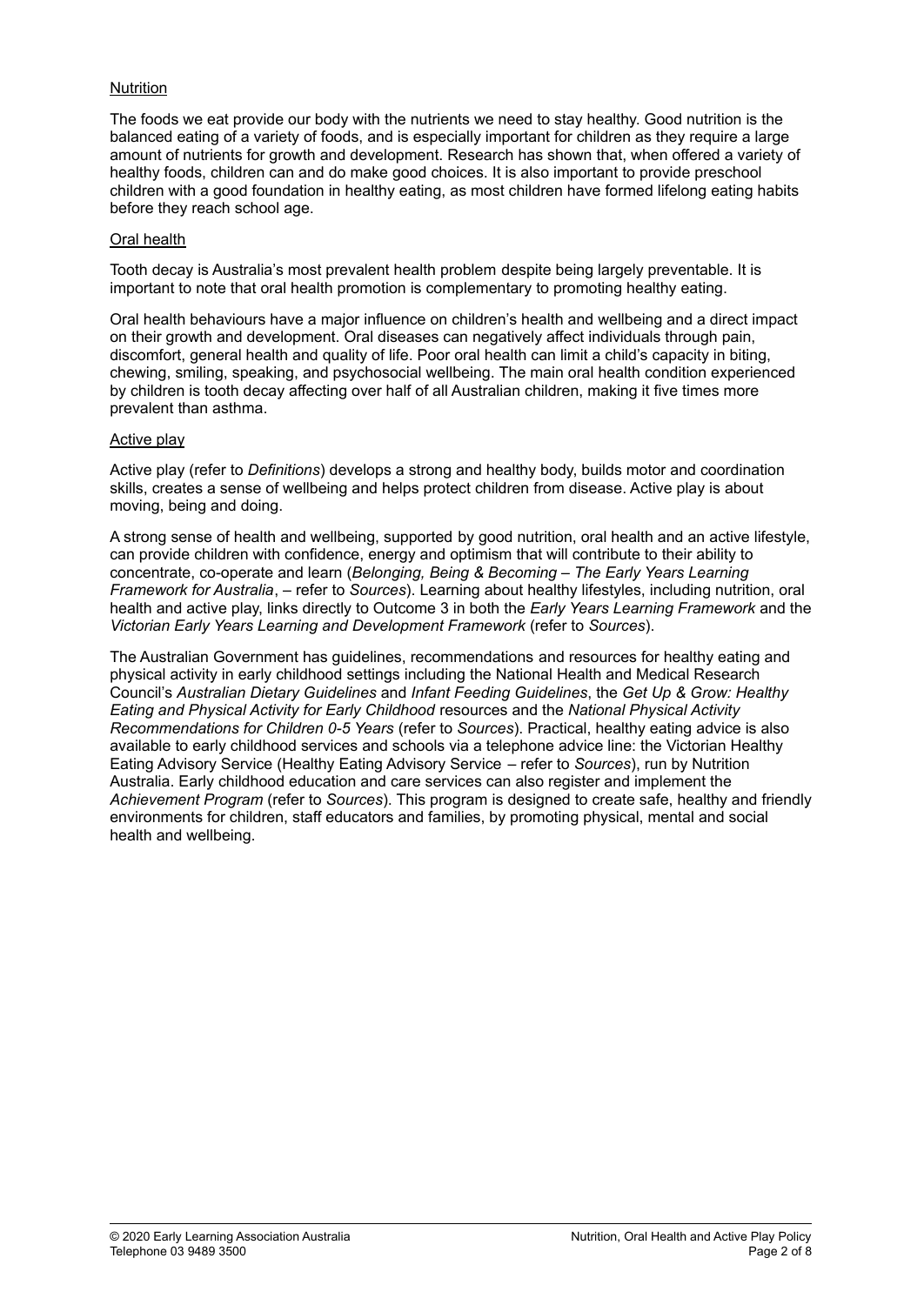#### *Progressive meal times*

In recognising children as active participants in their own learning, children should be encouraged to make meaningful decisions about elements of their own education and care. Incorporating progressive meal times into the educational program allows children to choose to eat when they are hungry, rather than according to a timetable. Children can gather in small groups to enjoy meals together, without interrupting the needs and play of others. This also encourages quieter, more social and meaningful interactions at meal times and allows for a smoother flow throughout the day. Children can make decisions based on their own needs, and can be supported to access food and water throughout the day by educators/staff, who actively participate in meal times.

A decision with respect to incorporating progressive meal times into the educational program must take into account the needs of all children at the service, particularly children with specific medical conditions such as diabetes. The National Regulations require services to ensure that children with medical conditions are able to participate fully in the educational program, and are not discriminated against in any way.

# **Legislation and standards**

Relevant legislation and standards include but are not limited to:

- *● Australia New Zealand Food Standards Code*
- *● Child Wellbeing and Safety Act 2005* (Vic)
- *Disability Discrimination Act 1992* (Cth)
- *● Education and Care Services National Law Act 2010*
- *Education and Care Services National Regulations 2011* including Regulations 77–78, 79–80 (if the service provides food), 168
- *Equal Opportunity Act 2010* (Vic)
- *Food Act 1984* (Vic)
- *National Quality Standard* including Quality Area 2: Children's Health and Safety
- *● Occupational Health and Safety Act 2004*

#### **4. DEFINITIONS**

The terms defined in this section relate specifically to this policy. For commonly used terms e.g. Approved Provider, Nominated Supervisor, Regulatory Authority etc. refer to the *General Definitions* section of this manual.

**Active play:** Large muscle-based activities that are essential for a child's social, emotional, cognitive and physical growth and development incorporating:

- child-initiated active play, which is developed by the child through exploration of the outdoor environment, equipment and game
- adult-guided active play which encourages children's physical development through promoting movement skills in a non-competitive environment
- physical activity, which includes sport, incidental exercise and many forms of recreation.
- active travel, which includes walking, cycling, scootering or any similar transport where physical activity is used to travel.

**Adequate supervision:** (In relation to this policy) **supervision** entails all children (individuals and groups) in all areas of the service, being in sight and/or hearing of an educator at all times including during toileting, sleep, rest and transition routines. Services are required to comply with the legislative requirements for educator-to-child ratios at all times. Supervision contributes to protecting children from hazards that may emerge in play, including hazards created by the equipment used.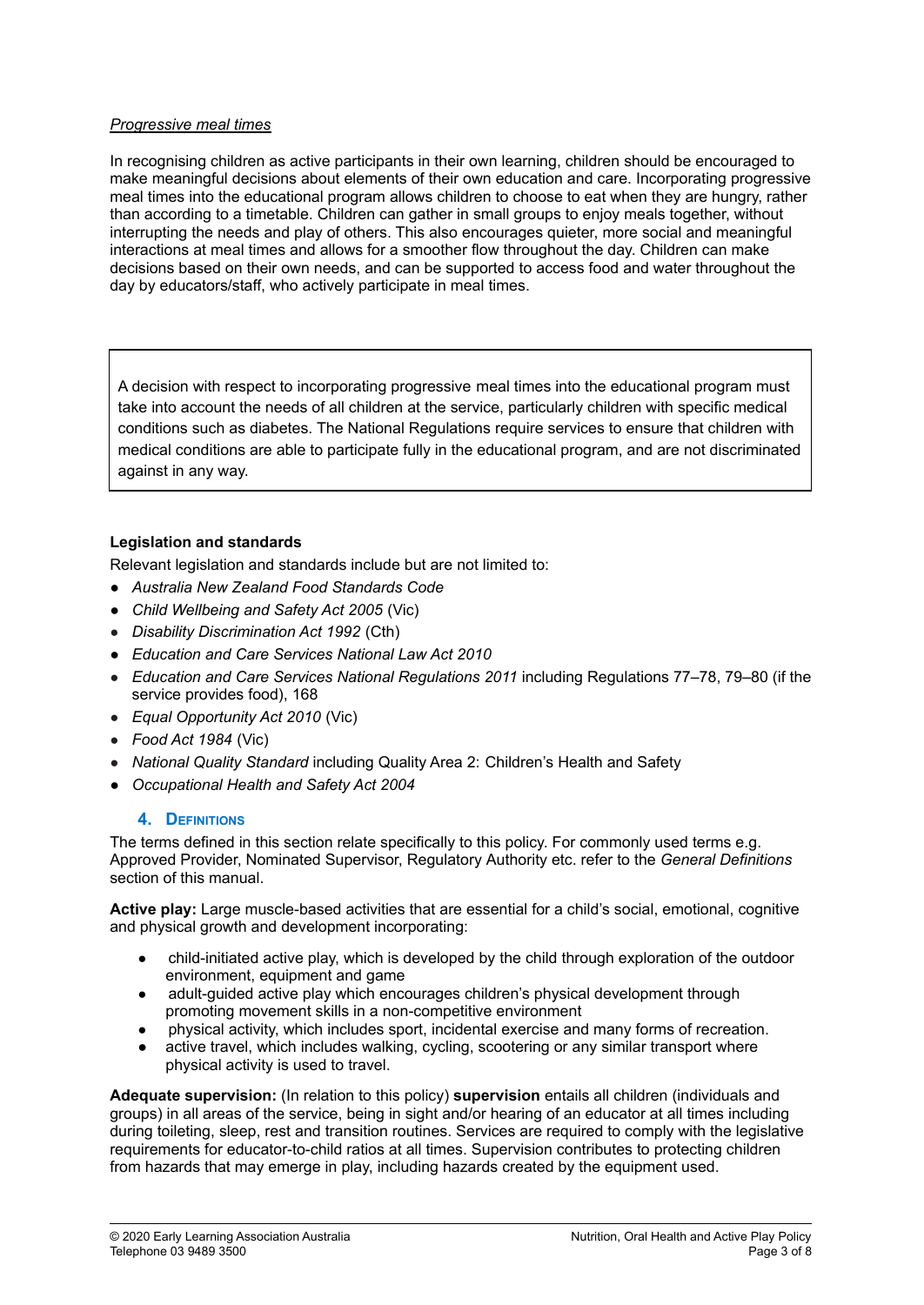Adequate supervision refers to constant, active and diligent supervision of every child at the service. Adequate supervision requires that educators are always in a position to observe each child, respond to individual needs, and immediately intervene if necessary. Variables affecting supervision levels include:

- number, age and abilities of children
- number and positioning of educators
- current activity of each child
- areas in which the children are engaged in an activity (visibility and accessibility)
- developmental profile of each child and of the group of children
- experience, knowledge and skill of each educator
- need for educators to move between areas (effective communication strategies).

**'Discretionary' foods and drinks:** Food and drink items that are high in fat, sugar and salt, and that contain minimal vitamins, minerals or fibre. These can also be referred to as **'sometimes' foods** and drinks. Examples of discretionary food and drinks include:

- chocolate, confectionery, jelly
- sweet biscuits, high fat/salt savoury biscuits, chips
- high sugar/high fat cakes and slices
- cream, ice cream
- deep fried foods (e.g. hot chips) and pastry-based foods (pies, sausage rolls and pasties)
- most fast food and takeaway foods
- some processed meats (e.g. sausages, frankfurts/hot dogs, salami, strasbourg, devon, some commercial chicken nuggets and fish fingers
- soft drinks, fruit juice and fruit drinks, cordial, sports drinks, energy drinks, flavoured milk and flavoured mineral water

**Healthy eating:** Describes eating patterns that provide all the recommended nutrients for growth and development, and good health and wellbeing, now and in the future. It also refers to preparing, serving and eating food in a way that recognises its importance as a social and cultural activity.

**Nutrition:** The process of providing or receiving nourishing substances.

**Oral health:** The absence of active disease in the mouth.Oral health is fundamental to overall health, wellbeing and quality of life. A healthy mouth enables people to eat, speak and socialise without pain, discomfort or embarrassment.

#### **5. SOURCES AND RELATED POLICIES**

#### **Sources**

- *● Australian Dietary Guidelines* 2019, National Health and Medical Research Council[:](https://www.eatforhealth.gov.au/guidelines) <https://www.eatforhealth.gov.au/guidelines>
- *● Belonging, Being & Becoming – The Early Years Learning Framework for Australia*: *[https://docs.education.gov.au/documents/belonging-being-becoming-early-years-learning-framewor](https://docs.education.gov.au/documents/belonging-being-becoming-early-years-learning-framework-australia) [k-australia](https://docs.education.gov.au/documents/belonging-being-becoming-early-years-learning-framework-australia)*
- Better Health Channel: [www.betterhealth.vic.gov.au](http://www.betterhealth.vic.gov.au)
- Dental Health Services Victoria: [www.dhsv.org.au](http://www.dhsv.org.au)
- Food Safety Victoria, Department of Health and Human Services: [www2.health.vic.gov.au/public-health/food-safety](https://www2.health.vic.gov.au/public-health/food-safety)
- Food Standards Australia New Zealand: [www.foodstandards.gov.au](http://www.foodstandards.gov.au)
- *● Department of Health (2013) Get Up & Grow: Healthy Eating and Physical Activity for Early Childhood: <https://www.health.gov.au/internet/main/publishing.nsf/Content/phd-gug-staffcarers>*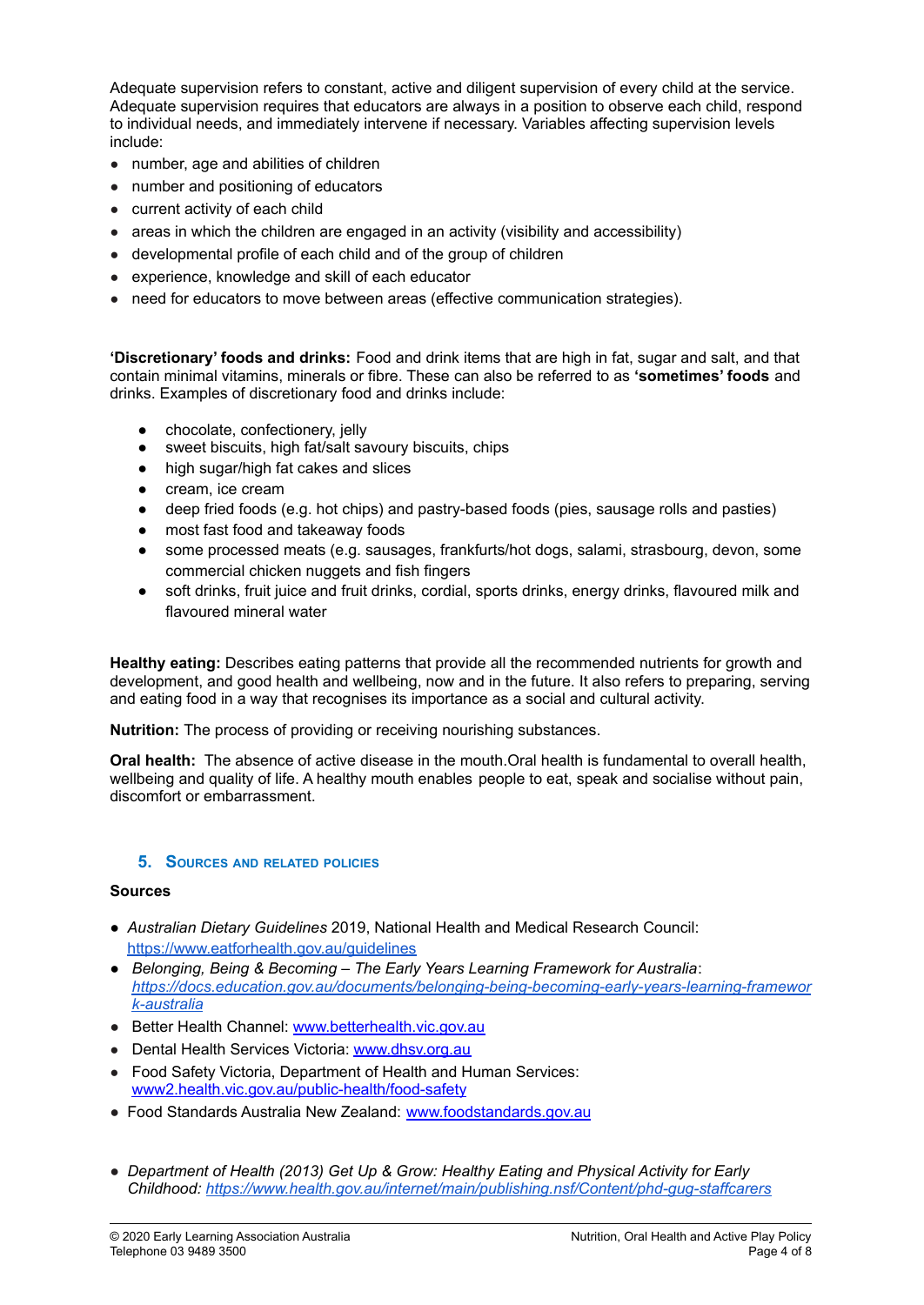- *The Achievement Program* is a health and wellbeing initiative for early childhood services, schools and workplaces: [www.achievementprogram.health.vic.gov.au](http://www.achievementprogram.health.vic.gov.au)
- Healthy Eating Advisory Service: [www.heas.health.vic.gov.au](http://heas.health.vic.gov.au/)
- *National Health and Medical Research Council, Infant Feeding Guidelines: information for health workers (2012)[:](https://www.nhmrc.gov.au/about-us/publications/infant-feeding-guidelines-information-health-workers) [https://www.nhmrc.gov.au/about-us/publications/infant-feeding-guidelines-information-health-work](https://www.nhmrc.gov.au/about-us/publications/infant-feeding-guidelines-information-health-workers) [ers](https://www.nhmrc.gov.au/about-us/publications/infant-feeding-guidelines-information-health-workers)*
- Australian 24-Hour Movement Guidelines for the Early Years (Birth to 5 years): <https://www.health.gov.au/internet/main/publishing.nsf/Content/npra-0-5yrs-brochure>
- *● Australia's Physical Activity and Sedentary Behaviour Guidelines for Adults: [https://www1.health.gov.au/internet/main/publishing.nsf/Content/health-pubhlth-strateg-phys-act-gui](https://www1.health.gov.au/internet/main/publishing.nsf/Content/health-pubhlth-strateg-phys-act-guidelines#npa1864) [delines#npa1864](https://www1.health.gov.au/internet/main/publishing.nsf/Content/health-pubhlth-strateg-phys-act-guidelines#npa1864)*
- *● National Health and Medical Research Council ,Staying Healthy: Preventing infectious diseases in early childhood education and care services (5 th edition, 2013)[:](https://www.nhmrc.gov.au/about-us/publications/staying-healthy-preventing-infectious-diseases-early-childhood-education-and-care-services) [https://www.nhmrc.gov.au/about-us/publications/staying-healthy-preventing-infectious-diseases-earl](https://www.nhmrc.gov.au/about-us/publications/staying-healthy-preventing-infectious-diseases-early-childhood-education-and-care-services) [y-childhood-education-and-care-services](https://www.nhmrc.gov.au/about-us/publications/staying-healthy-preventing-infectious-diseases-early-childhood-education-and-care-services)*
- *Victorian Early Years Learning and Development Framework*: [www.education.vic.gov.au](http://www.education.vic.gov.au/Pages/default.aspx)

# **Service policies**

- *● Anaphylaxis Policy*
- *● Asthma Policy*
- *● Curriculum Development Policy*
- *● Dealing with Infectious Diseases Policy*
- *● Diabetes Policy*
- *● Enrolment and Orientation Policy*
- *● Excursions and Service Events Policy*
- *● Food Safety Policy*
- *● Hygiene Policy*
- *● Incident, Injury, Trauma and Illness Policy*
- *● Inclusion and Equity Policy*
- *● Road Safety and Safe Transport Policy*
- *● Sun Protection Policy*

# **PROCEDURES**

# **The Approved Provider and Persons with Management or Control are responsible for:**

- ensuring that the service environment and educational program supports children and families to make healthy choices for eating, oral health and active play (refer to *Definitions*)
- providing ongoing information, resources and support to families, to assist in the promotion of optimum health, including oral health, for young children (refer to *Sources*)
- recognising families, educators and staff as role models and encouraging them to bring/use foods and drinks that are in line with the service's Nutrition, Oral Health and Active Play Policy
- ensuring the implementation of adequate health and hygiene procedures, and safe practices for handling, preparing and storing food, to minimise risks to children being educated and cared for by the service (Regulation 77) (refer to *Hygiene Policy* and *Food Safety Policy*)
- ensuring measures are in place to prevent cross-contamination of any food given to children with diagnosed food allergies and/or diabetes (refer to *Anaphylaxis Policy*, *Asthma Policy*, *Diabetes Policy* and *Food Safety Policy*)
- ensuring that all educators/staff are aware of, and plan for, the dietary needs of all children
- ensuring that fresh drinking water (preferably tap water) is readily available at all times, indoors and outdoors, and reminding children to drink water throughout the day, including at snack/lunch times (Regulation 78(1)(a)) (Only tap water and plain milk are encouraged.)
- ensuring that food and drinks are available to children at frequent and regular intervals throughout the day (Regulation 78(1)(b))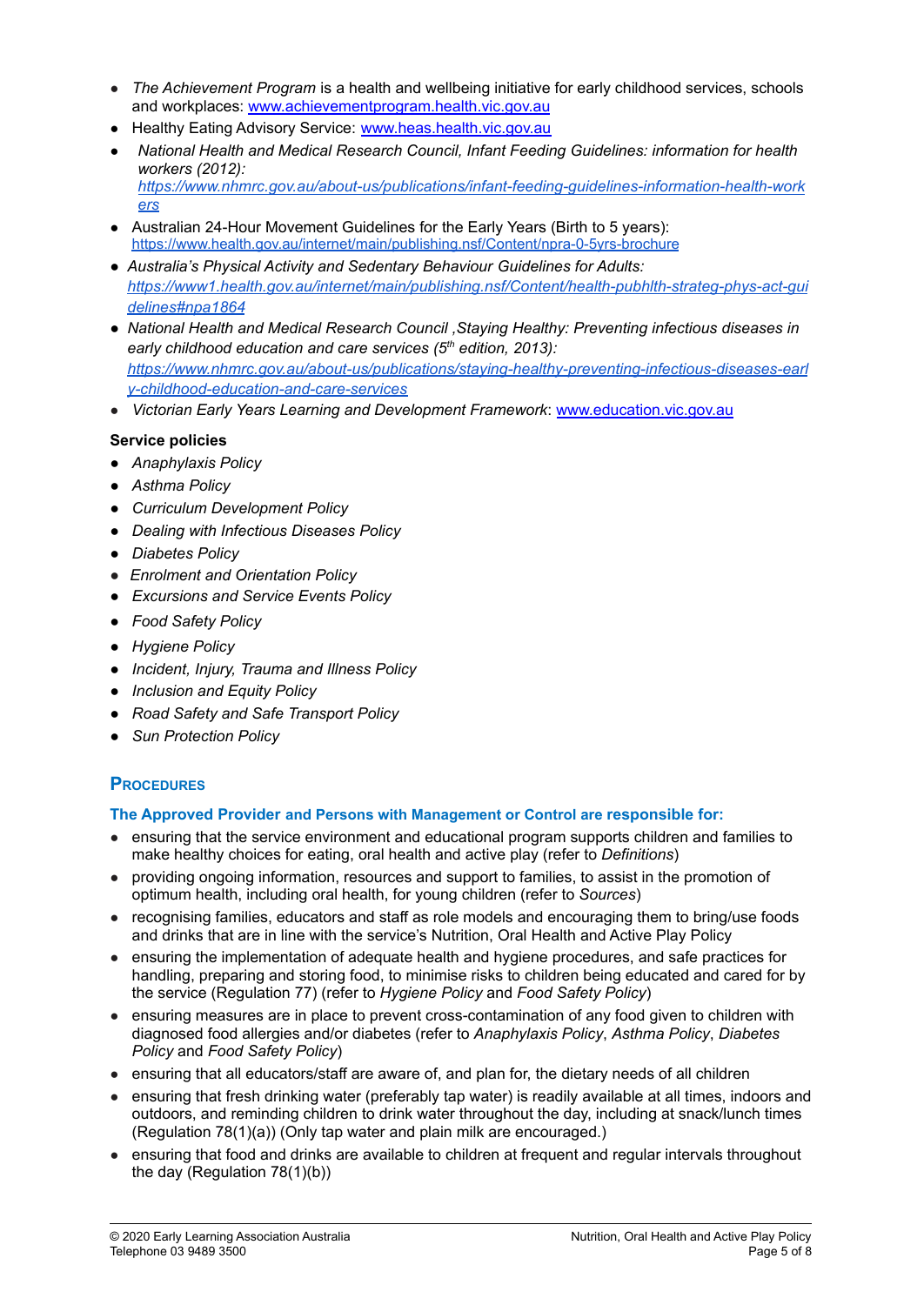- ensuring educators and staff are supported to access a range of resources and professional development to increase their capacity to promote healthy eating, oral health and active play initiatives for children
- ensuring staff and educators are supported by having healthy food options in the staff room, for staff meetings and for professional learning
- ensuring that discretionary food and drinks do not appear in any sponsorship, fundraising or marketing activities
- ensuring celebrations and other service events promote healthy food options and limit discretionary options
- ensuring service facilities and equipment enable active travel and road safety for children, staff, educators and families
- ensuring space and facilities are available to allow staff and educators to store and prepare healthy food
- ensuring healthy eating, oral health and active play information and policy requirements are included in the educator and staff induction
- ensuring educators and staff are supported to be physically active and minimise sedentary behaviour, both inside and outside of work hours.

# **The Nominated Supervisor and Persons in Day to Day Charge are responsible for:**

- ensuring that the service environment and the educational program supports children and families to learn about and make healthy choices for eating, oral health and active play
- embedding opportunities to learn about healthy eating and oral health and the importance of physical activity in the educational program, throughout the year
- ensuring oral hygiene practices are undertaken at the service where appropriate
- ensuring the implementation of adequate health and hygiene procedures, and safe practices for handling, preparing and storing food, to minimise risks to children being educated and cared for by the service (Regulation 77) (refer to *Hygiene Policy and Food Safety Policy*)
- ensuring that all educators/staff are aware of a child's food allergies and/or other medical conditions on enrolment or on initial diagnosis
- ensuring measures are in place to prevent cross-contamination of any food given to children with diagnosed food allergies and/or diabetes (refer to *Anaphylaxis Policy*, *Asthma Policy*, *Diabetes Policy* and *Food Safety Policy*)
- ensuring that all educators/staff are aware of, and plan for, the dietary needs of all children
- ensuring that fresh drinking water (preferably tap water) is readily available at all times, indoors and outdoors, and reminding children to drink water throughout the day, including at snack/lunch times (Regulation 78(1)(a)). (Only tap water and plain milk are encouraged.)
- ensuring that food and drinks are available to children at frequent and regular intervals throughout the day (Regulation 78(1)(b))
- registering and engaging the service with the *Achievement Program* (refer to *Sources*)
- ensuring that age-appropriate adult-guided and child-initiated active play is planned on a daily basis across all age groups
- ensuring that cultural and religious practices/requirements of families are accommodated to support children's learning and development
- developing and reviewing guidelines for celebrations, fundraising activities and other service events in consultation with educators, staff, parents/guardians and families to focus on healthy alternatives
- providing families with information and strategies to promote healthy eating, oral health and active play and how to access relevant services (including local dental clinics)
- developing links with local and regional health services, community organisations and businesses that provide expertise, resources and support for healthy eating, oral health and active play
- ensuring educators are supported to access resources, tools and professional learning to enhance their knowledge and capacity to develop adult guided and child initiated active play experiences and promote healthy eating and oral health
- considering this policy when organising excursions, service events and any sponsorship or marketing opportunities
- *●* ensuring the layout of the grounds and buildings is inclusive of the diversity and abilities of all children and encourages physical activity and movement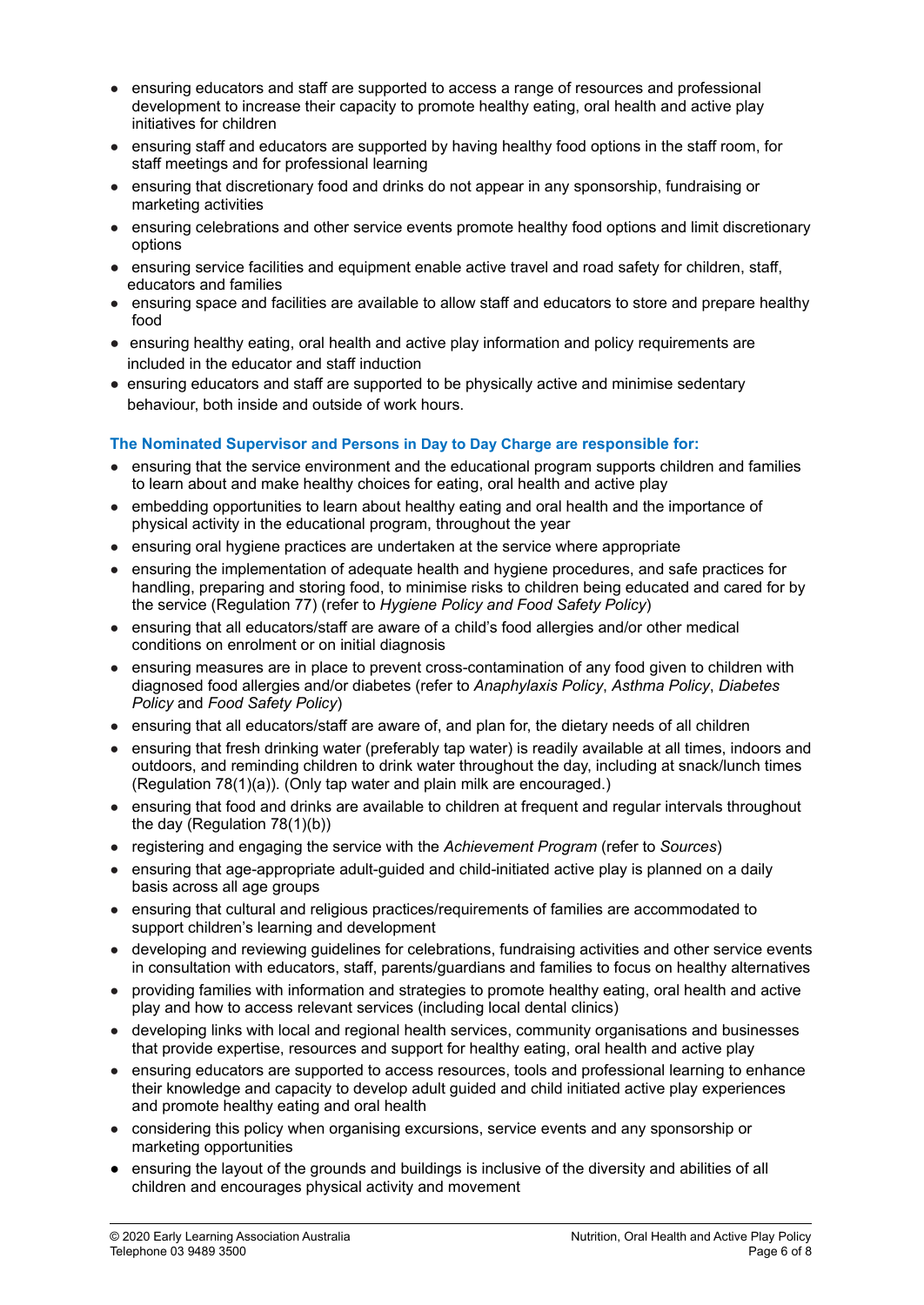- *●* ensuring recommendations about physical activity and screen time from the Australian 24-Hour Movement Guidelines for the Early Years (Birth to 5 Years) are met
- *●* supporting active travel to and from the service
- ensuring staff and educators are supported by having healthy food options in the staff room, for staff meetings and for professional learning.

#### **All other educators/staff are responsible for:**

- complying with the service's *Nutrition, Oral Health and Active Play Policy* and with the *Food Safety Act*
- being aware of a child's food allergies and/or other medical conditions on enrolment at the service or on initial diagnosis
- implementing measures to prevent cross-contamination of any food given to children with diagnosed food allergies and/or diabetes (refer to *Anaphylaxis Policy*, *Asthma Policy*, *Diabetes Policy* and *Food Safety Policy*)
- being aware of, and planning for, the dietary needs of all children
- ensuring that the service environment and the educational program supports children and families to make healthy choices for eating, oral health and active play
- discussing healthy eating choices with children and introducing the concept of 'sometimes' and everyday foods and drinks
- providing a variety of cooking and food experiences that support children to develop food literacy and positive habits relating to food
- role-modelling positive eating, drinking and physical activity behaviours and promoting a healthy relationship with food
- ensuring that food and drink are not used as an incentive, bribe or reward at any time
- exploring and discussing diverse cultural, religious, social and family lifestyles
- considering this policy when organising excursions and service events
- supporting students and volunteers to comply with this policy while at the service
- keeping parents/guardians informed of current information relating to healthy eating, oral health and active play
- ensuring that fresh drinking water (preferably tap water) is readily available at all times indoors and outdoors, and reminding children to drink regularly throughout the day, including at snack/meal times
- ensuring that children can readily access their own clearly labelled drink containers (where this is a service practice)
- providing food and drinks at regular intervals, and encouraging children to actively participate in, and enjoy, snack/meal times without feeling rushed
- providing a positive eating environment and sitting and interacting with children at meal times
- encouraging children to be independent at snack/meal times e.g. opening lunchboxes, pouring drinks, self-feeding, serving and using utensils in a culturally-sensitive way
- providing opportunities for children to learn about, and develop skills for oral health through the educational program, including age-appropriate tooth brushing
- providing adequate supervision (refer to *Definitions*) for all children at all times, including at meal times
- ensuring children are not sedentary or inactive for more than 1 hour at a time, with the exception of sleeping
- supporting children to develop collaboration skills during play
- planning and providing active play and movement experiences that are age-appropriate, inclusive of diversity and abilities and support children to develop fundamental movement skills
- considering opportunities for children to be physically active indoors, particularly in adverse weather conditions
- ensuring screen based activities do not exceed the recommendations in the Australian 24-Hour Movement Guidelines for the Early Years (birth to 5 years)
- providing age-appropriate traffic safety education, including pedestrian and passenger safety to both children and parents/guardians at the service